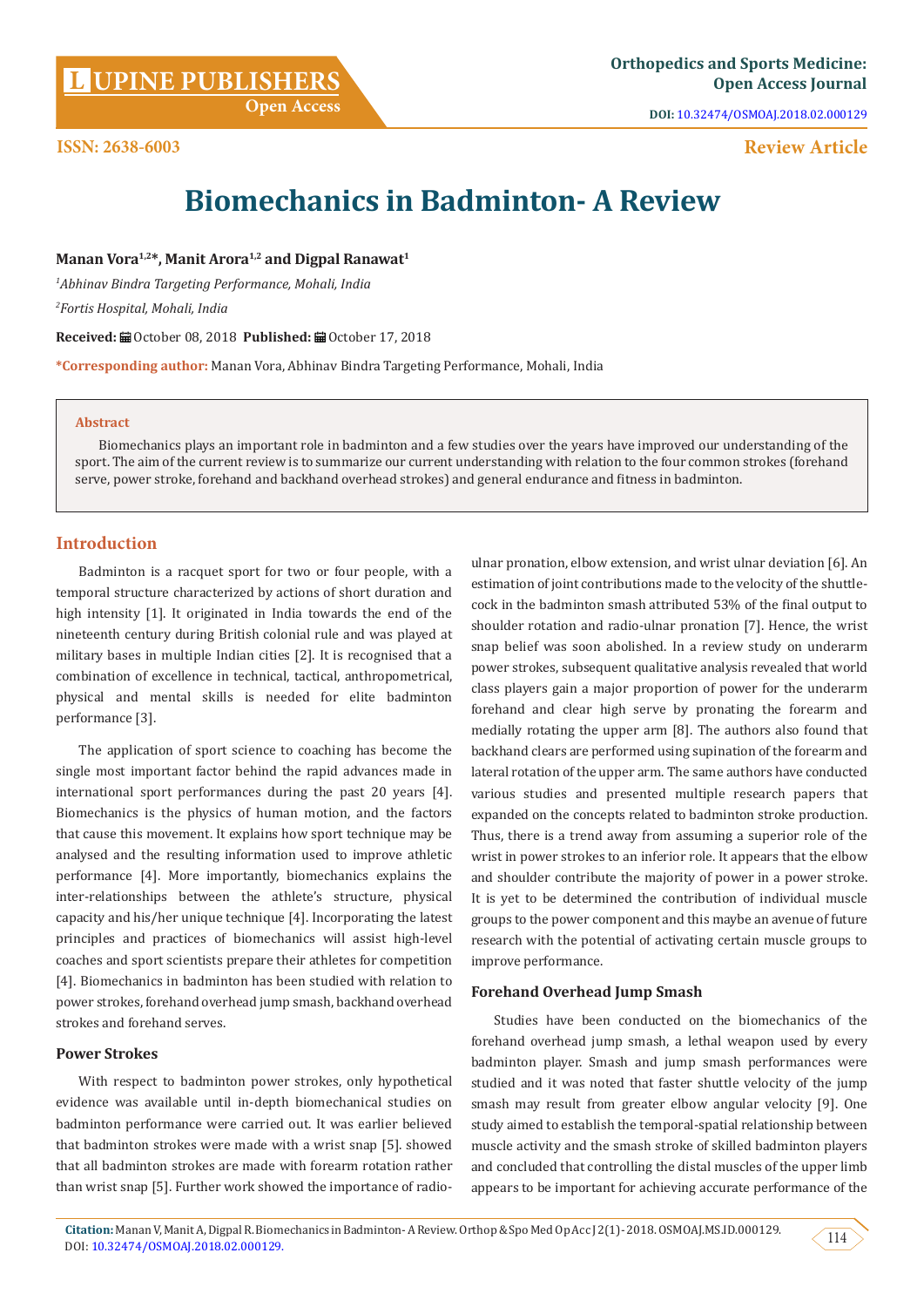smash in badminton [10]. A study conducted on the biomechanics of the forehand and backhand stroke showed that skilled players reached significantly higher angular velocities for glenohumeral external rotation, elbow supination and wrist extension in the backhand stroke, compared to the less skilled players, but there were no such differences in the forehand stroke [11].This suggests that although forehand is the more important stroke, the backhand is the one that players are working on as their career progresses. One study analysed the surface EMG activity of upper extremities between smash and jump smash by elite badminton players using two digital video cameras to obtain the 3D kinematics data of shuttlecock and measured the surface EMG signals of seven upper limb muscles [12]. The authors reported that there was no significant difference between the two smashes in initial shuttle velocity, but there was significant difference between the two smashes in the sequence of the surface EMG activity of the upper limb and that the jump smash exerted higher EMG activity than smash in the phase before contact point. Thus, it appears that preimpact EMG activation is the most important part of shuttle velocity, which has major implications for performance. It will be beneficial to assess whether improving pre-smash activation improves shuttle velocity speeds of smash.

### **Backhand Overhead Strokes**

An analysis of three different backhand overhead strokes (smash, clear and drop) focused on the phase of preparation position to the point of making contact with the shuttle [13]. The authors found that increasing the shoulder angle of drop and the wrist angular velocity of smash and clear will increase the shuttle velocity.

#### **Forehand Serves**

A study on the analysis of arm movement in badminton forehand long and short service showed that there were significant differences between long and short service in elbow angle, shuttle height at contact and shuttle attaining maximum height [14]. Thus, the position of serve determines maximum height of serve which appears to be mediated by shuttle height and elbow angle at the time of service.

## **General Endurance and Fitness**

The need of muscular endurance combined with appropriate maximal and explosive muscle strength in elite badminton players is gaining importance [15]. The authors determined maximal muscle strength of the knee extensor (quadriceps) and flexor muscles (hamstrings) using isokinetic dynamometry and explosive muscle strength was measured by determining the contractile rate of force

development during maximal isometric muscle contractions. They showed that musculature of the lower extremities is especially important since rapid and forceful movements with the weight of the body are performed repeatedly throughout a match. A further study found that the intermittent actions during a game are demanding on the aerobic (60-70%) as well as anaerobic systems (30%) with greater demand on the alactic metabolism with respect to the lactic anaerobic metabolism [1].

#### **References**

- 1. [Phomsoupha M, Laffaye G \(2015\) The science of badminton: Game](https://www.ncbi.nlm.nih.gov/pubmed/25549780) [characteristics, anthropometry, physiology, visual fitness and](https://www.ncbi.nlm.nih.gov/pubmed/25549780) [biomechanics. Sports Medicine 45\(4\): 473-495.](https://www.ncbi.nlm.nih.gov/pubmed/25549780)
- 2. Guillain, Jean Yves (2018) Badminton: An Illustrated History. Jean-Yves Guillain Public book Anglais Broche.
- 3. [Elferink Gemser M, Jordet G, Coelho e Silva M, Visscher C \(2011\) The](https://www.ncbi.nlm.nih.gov/pubmed/21685508) [marvels of elite sports: How to get there? British Journal of Sports](https://www.ncbi.nlm.nih.gov/pubmed/21685508) [Medicine 45: 683-684.](https://www.ncbi.nlm.nih.gov/pubmed/21685508)
- 4. Ackland TR, Elliott B, Bloomfield J (2009) Applied Anatomy and Biomechanics in Sport. Human Kinetics.
- 5. [Poole JR \(1970\) A Cinematographic Analysis of the Upper Extremity](https://digitalcommons.lsu.edu/cgi/viewcontent.cgi?referer=https://www.google.com/&httpsredir=1&article=2878&context=gradschool_disstheses) [Movements of World Class Players Executing Two Basic Badminton](https://digitalcommons.lsu.edu/cgi/viewcontent.cgi?referer=https://www.google.com/&httpsredir=1&article=2878&context=gradschool_disstheses) [Strokes pp. 100.](https://digitalcommons.lsu.edu/cgi/viewcontent.cgi?referer=https://www.google.com/&httpsredir=1&article=2878&context=gradschool_disstheses)
- 6. [Sakurai S, Ikegami Y, Yabe K \(2008\) A Three-Dimensional](https://ojs.ub.uni-konstanz.de/cpa/article/view/2333) [Cinematographic Analysis of Badminton Strokes. ISBS-Conference](https://ojs.ub.uni-konstanz.de/cpa/article/view/2333) [Proceedings Archive 1\(1\).](https://ojs.ub.uni-konstanz.de/cpa/article/view/2333)
- 7. [Waddell DB, Gowitzke BA \(2000\) Biomechanical Principles Applied to](https://ojs.ub.uni-konstanz.de/cpa/article/view/2233) [Badminton Power Strokes. ISBS - Conference Proceedings Archive 1\(1\).](https://ojs.ub.uni-konstanz.de/cpa/article/view/2233)
- 8. [Gowitzke BA, Waddell DB \(1989\) Biomechanical studies of badminton](https://ojs.ub.uni-konstanz.de/cpa/article/view/2662) [underarm. Power strokes, court movement, and flexibility: A review.](https://ojs.ub.uni-konstanz.de/cpa/article/view/2662) [ISBS - Conference Proceedings.](https://ojs.ub.uni-konstanz.de/cpa/article/view/2662)
- 9. [Tsai CL, Chang SS, Huang C \(1998\) Biomechanical Analysis of Differences](https://ojs.ub.uni-konstanz.de/cpa/article/view/990) [in Badminton Smash and Jump Smash and Jump Smash. ISBS- Conference](https://ojs.ub.uni-konstanz.de/cpa/article/view/990) [Proceedings Archive 1\(1\).](https://ojs.ub.uni-konstanz.de/cpa/article/view/990)
- 10. [Sakurai S, Ohtsuki T \(2000\) Muscle activity and accuracy of performance](https://www.tandfonline.com/doi/abs/10.1080/026404100750017832) [of the smash stroke in badminton with reference to skill and practice.](https://www.tandfonline.com/doi/abs/10.1080/026404100750017832) [Journal of Sports Sciences 18\(11\): 901-914.](https://www.tandfonline.com/doi/abs/10.1080/026404100750017832)
- 11. [Sørensen K \(2010\) A Biomechanical Analysis of Clear Strokes in](https://www.semanticscholar.org/paper/A-Biomechanical-Analysis-of-Clear-Strokes-in-by-of-S%C3%B8rensen-Zee/7f81f86e7eab7d859d679effa320955edc39c1d6) [Badminton Executed by Youth Players of Different Skill Levels. Master](https://www.semanticscholar.org/paper/A-Biomechanical-Analysis-of-Clear-Strokes-in-by-of-S%C3%B8rensen-Zee/7f81f86e7eab7d859d679effa320955edc39c1d6) [Thesis, Sports Science Aalborg University.](https://www.semanticscholar.org/paper/A-Biomechanical-Analysis-of-Clear-Strokes-in-by-of-S%C3%B8rensen-Zee/7f81f86e7eab7d859d679effa320955edc39c1d6)
- 12. [Tsai CL, Yang, CC, Lin MS, Huang KS \(2008\) The Surface Emg Activity](https://ojs.ub.uni-konstanz.de/cpa/article/view/990https:/search.hfreeforms.co/?uc=20181011&ad=appfocus1&source=d-ccc1-lp0-bb9&uid=46669c4e-8ef7-498c-a9d8-4ffaef515ab7&i_id=forms_100.7&page=newtab&) [Analysis Between Badminton Smash and Jump Smash. ISBS - Conference](https://ojs.ub.uni-konstanz.de/cpa/article/view/990https:/search.hfreeforms.co/?uc=20181011&ad=appfocus1&source=d-ccc1-lp0-bb9&uid=46669c4e-8ef7-498c-a9d8-4ffaef515ab7&i_id=forms_100.7&page=newtab&) [Proceedings Archive.](https://ojs.ub.uni-konstanz.de/cpa/article/view/990https:/search.hfreeforms.co/?uc=20181011&ad=appfocus1&source=d-ccc1-lp0-bb9&uid=46669c4e-8ef7-498c-a9d8-4ffaef515ab7&i_id=forms_100.7&page=newtab&)
- 13. [Huang KS, Huang C, Chang SS, Tsai CL \(2002\) Kinematic Analysis of](https://ojs.ub.uni-konstanz.de/cpa/article/viewFile/686/606) [Three Different Badminton Backhand Overhead Strokes p. 3.](https://ojs.ub.uni-konstanz.de/cpa/article/viewFile/686/606)
- 14. [Ahmed S, Bari MA, Ahmad A, Mohammad A, Khan A et al. \(2011\) Analysis](https://www.researchgate.net/publication/277754659_Analysis_of_Arm_Movement_in_Badminton_of_ForehandLong_and_Short_Service) [of Arm Movement in Badminton of Forehand Long and Short Service.](https://www.researchgate.net/publication/277754659_Analysis_of_Arm_Movement_in_Badminton_of_ForehandLong_and_Short_Service) [Innovative Systems Design and Engineering 2\(3\): 7.](https://www.researchgate.net/publication/277754659_Analysis_of_Arm_Movement_in_Badminton_of_ForehandLong_and_Short_Service)
- 15. [Andersen L, Larsson B, Overgaard H, Aagaard P \(2007\) Torque Velocity](https://www.tandfonline.com/doi/abs/10.1080/17461390701579584) [characteristics and contractile rate of force development in elite](https://www.tandfonline.com/doi/abs/10.1080/17461390701579584) [badminton players. European Journal of Sport Science - EUR J SPORT](https://www.tandfonline.com/doi/abs/10.1080/17461390701579584) [SCI 7\(3\): 127-134.](https://www.tandfonline.com/doi/abs/10.1080/17461390701579584)